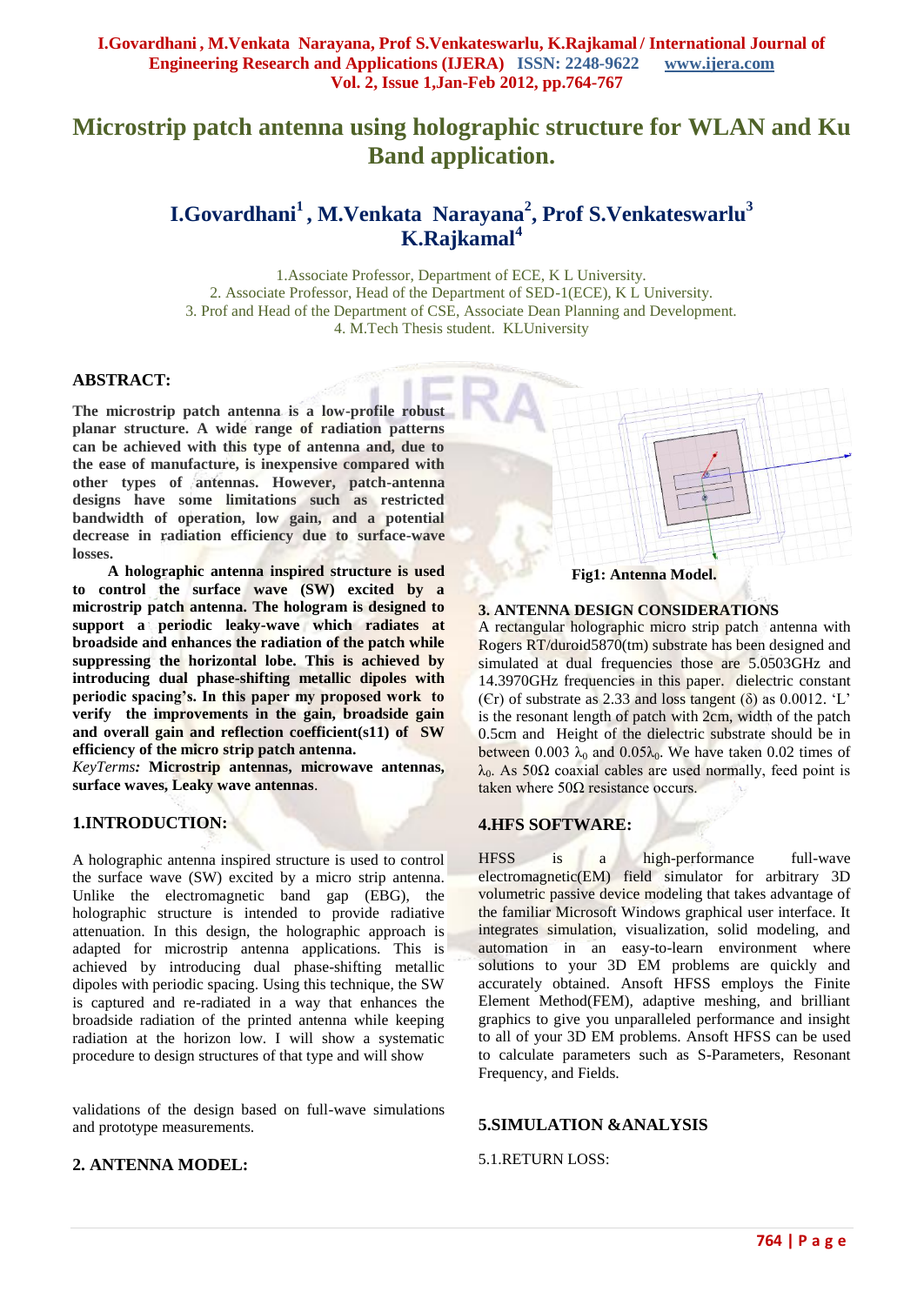## **I.Govardhani , M.Venkata Narayana, Prof S.Venkateswarlu, K.Rajkamal / International Journal of Engineering Research and Applications (IJERA) ISSN: 2248-9622 www.ijera.com Vol. 2, Issue 1,Jan-Feb 2012, pp.764-767**

It is a measure of the reflected energy from a transmitted signal. It is commonly expressed in positive dB's.The larger the value the less energy that is reflected.

The designed antenna is simulated using HFSS software. The results obtained are mentioned below,



A return loss of -118.0046dB is obtained at 5.0503GHz. **Gain:** The ratio of the intensity, in a given direction, to the radiation intensity that would be obtained if the power accepted by the antenna were radiated isotropically.



An electric field can be visualized by drawing field lines, which indicate both magnitude and direction of the field. Field lines start on positive charge and end on negative charge. The direction of the field line at a point is the direction of the field at that point. The relative magnitude of the electric field is proportional to the density of the field lines.



#### Fig5: E-Field pattern. **5.5**.H-FIELD PATTERN **:**

In the case of the same linearly polarized antenna, this is the plane containing the magnetic field vector and the direction of maximum radiation. The magnetic field or "H" plane lies at a right angle to the "E" plane. For a verticallypolarized antenna, the H-plane usually coincides with the horizontal/azimuth plane. For a horizontally-polarized antenna, the H-plane usually coincides with the vertical/elevation plane.



5.6.VECTOR E- FIELD:

**The field equations of Einstein Cartan Evans (ECE) are used to develop the concept of the static electric field as a vector boson with spin indices −1, 0, +1, which occur in addition to the vector character of the electric field.**

 Fig4: 3-D Gain. For the antenna model a 3D Gain of 8.0791dB and a 3D Gain of 8.1517dB is obtained **5.4.**E-FIELD PATTERN**:**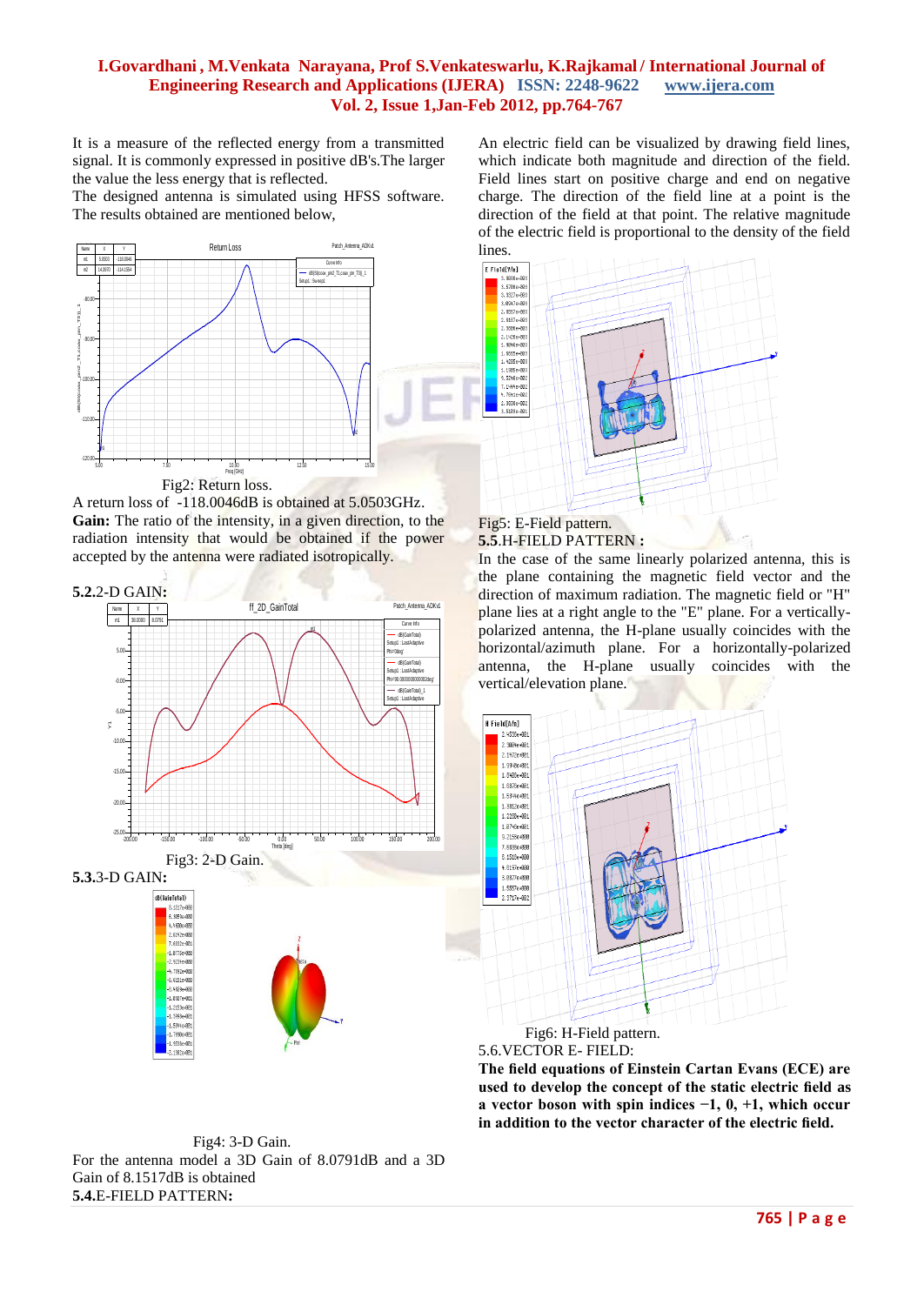## **I.Govardhani , M.Venkata Narayana, Prof S.Venkateswarlu, K.Rajkamal / International Journal of Engineering Research and Applications (IJERA) ISSN: 2248-9622 www.ijera.com Vol. 2, Issue 1,Jan-Feb 2012, pp.764-767**



 **Fig7: Vector E-Field pattern.**

**The existence of the electric vector boson in physics is inferred directly from Cartan geometry, using the concept of a spinning space-time that defines the electromagnetic field. When the electromagnetic field is independent of the gravitational field the spin connection is dual to the tetrad, producing a set of equations with which to define the electric vector boson. Angular momentum theory is used to develop the basic concept.**



#### **Fig8: Vector H-Field pattern. 5.8.RADIATION PATTERN:**

**The** *radiation pattern* **or** *antenna pattern* **describes the relative strength of the radiated field in various directions from the antenna, at a constant distance. 5.8.1.**RADIATION PATTERN OF GAIN TOTAL**:**



 Fig9: Radiation pattern of Gain total. **5.8.2**RADIATION PATTERN OF GAIN IN THETA DIRECTION**:**



Fig10: Radiation pattern of Gain in Theta direction**. 5.8.**3RADIATION PATTERN OF GAIN IN PHI DIRECTION**:**



#### **Fig11: Radiation pattern of Gain in Phi direction. 5.9:**AXIAL RATIO



 Fig12: Axial Ratio. Axial Ratio is the ratio of peak value in the major lobe direction to peak value in the minor lobe direction.

# **6.CONCLUSION**:

The holographic concept has been adapted for the micro strip patch application by introducing dual phase-shifting dipole scatters per periodic cell. A holographic antenna based technique to improve the broadside gain and Return loss, SW efficiency, Radiation pattern and axial Ratio of a patch antenna has been presented.

# **7.ACKNOWLEDGEMENT:**

We would like to express our thanks to the department of ECE and management of KL University for their continuous support and encouragement during this work.

## **8.REFERENCES:**

[1] J. R. James, P. S. Hall, and C. Wood*, Microstrip Antenna Theory and Design*. London, U.K.: Peregrinus, 1981.

Curve Info dB(AxialRatioValue) Setup1 : LastAdaptive